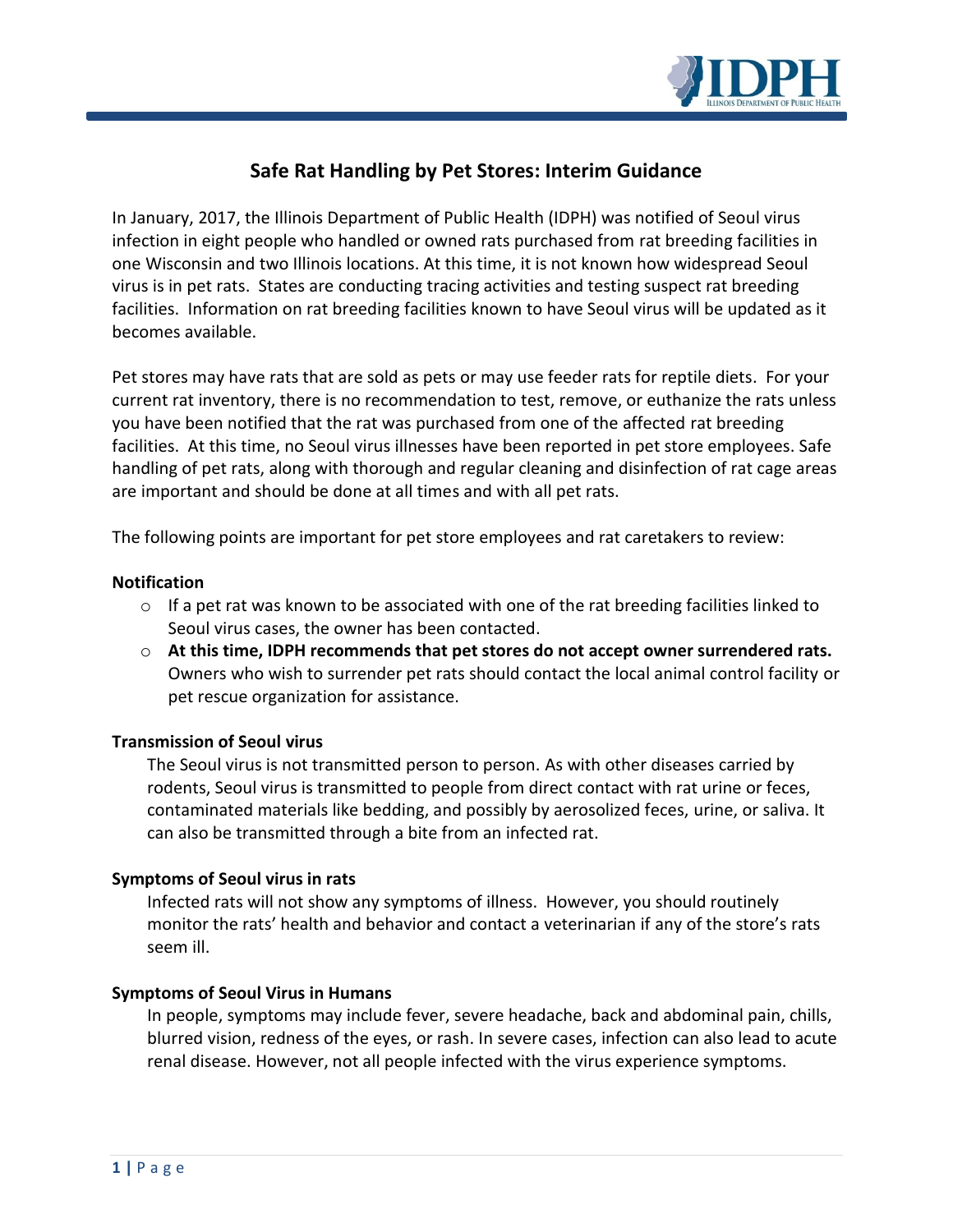

People who work with rats and have symptoms should contact their health care provider; it is important to inform your health care provider that you have had contact with pet rats.

## **Safe handling of feeder rats**

Frozen or live rodents used for pet food, also called feeder rodents, can carry germs that can make people sick. This can happen even if the rodent looks clean and healthy. Freezing does not kill these germs.

- $\circ$  Always wash your hands right after handling frozen or live rodents or after touching anything that was in contact with these animals.
- o Never eat, drink, or smoke while handling live or frozen rodents.
- o Clean and disinfect all surfaces and supplies that come into contact with rodents. Rodents can contaminate surfaces where they are thawed or anything they touch. You can get sick by touching contaminated surfaces, even if you haven't touched the rodent.
- $\circ$  Keep rodents and their supplies out of the kitchen or other areas where food is prepared, served, or consumed.
- o Never use the kitchen sink or food preparation areas to thaw frozen rodents or to clean live rodent habitats. Do not thaw frozen rodents in the microwave.
- $\circ$  Clean rodent supplies outside your home when possible. If you clean rodent supplies indoors, use a laundry sink or bathtub. Thoroughly clean and disinfect the area immediately afterward.
- o Use frozen rodents when possible to reduce the risk of injury to your or your pet. Never feed your pets wild rodents.
- o Tell your health care provider that you have been around rodents, whether at home or away from home. Some rodent germs can cause serious and life-threatening illness in people.
- $\circ$  Avoid handling frozen or live rodents if you are at greater risk for serious illness, including children age five years or younger, pregnant women, and people with weakened immune systems.

CDC: [Key Messages about Rodents Used for Pet Food \(Feeder Rodents\)](https://www.cdc.gov/healthypets/pets/reptiles/feeder-rodents.html)

## **Safe handling of pet rats**

Rats can carry and transmit many different diseases if not safely handled and maintained. Safe handling of pet rats is urged **at all times**. The Centers for Disease Control and Prevention (CDC) guidance on how to avoid becoming ill with diseases carried by rats includes the following: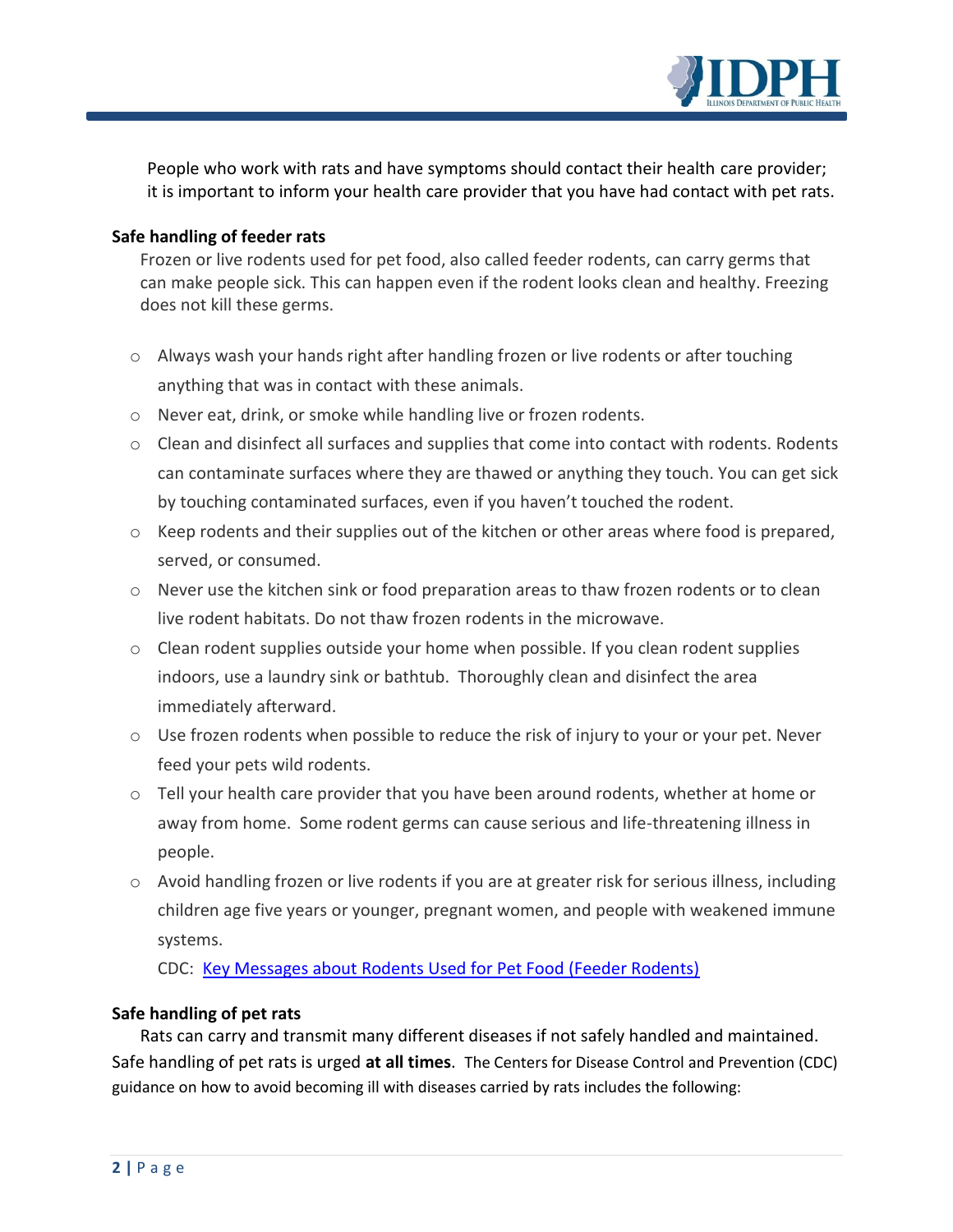

- $\circ$  Wash hands thoroughly with soap and water after handling rats or areas where rats have been.
- o Keep rats and their cages out of kitchens or other areas where food is served.
- o Do not eat, drink or smoke while tending to rodents.
- o Clean pet cages, bedding, toys, feed or water containers away from areas where food is served or people may bathe.
- o Use gloves and a face mask for cleaning.
- o Avoid creating dust from fecal materials by wetting down bedding and disinfecting it.
- $\circ$  Do not sweep or vacuum rodent urine, droppings, or nests as this sends particles into the air.
- o Cover cuts and scratches before handling the rat.
- o Don't snuggle or kiss rats or touch your mouth after handling rats.
- o Avoid bites from rats.
	- **Provide training to all staff who interact with rats on how to avoid bites.**
	- Customers who handle rats in your store should be monitored while holding the rat. Provide instruction on how to avoid bites prior to handling rats, as well as other safe rat handling practices.
- o Ensure all new owners who purchase a rat from your store are aware of safe handling practices for rat owners.
- o Please note that the Centers for Disease Control and Prevention (CDC) does not recommend pet rodents for families with children five years old or younger, pregnant women, or people with weakened immune systems because these groups are at greater risk for serious illness.

The CDC provides excellent guidance, available at the following links:

- **[CDC: Fact Sheet on Healthy Pets](https://www.cdc.gov/healthypets/resources/pet-rodents-8x11-508.pdf)**
- **[CDC: Key Messages About Pet Rodents](https://www.cdc.gov/healthypets/pets/small-mammals/petrodents.html)**
- **[CDC: Small Mammals](https://www.cdc.gov/healthypets/pets/small-mammals/)**

## **Cleaning and Disinfection of rat cages and areas near rat cages**

- o Keep cages and surrounding areas clean. After cleaning rat cages, disinfect the cage and items in the cage.
	- A bleach solution can be used for disinfecting the cage. The recommended concentration of bleach solution is one part bleach to 10 parts water.